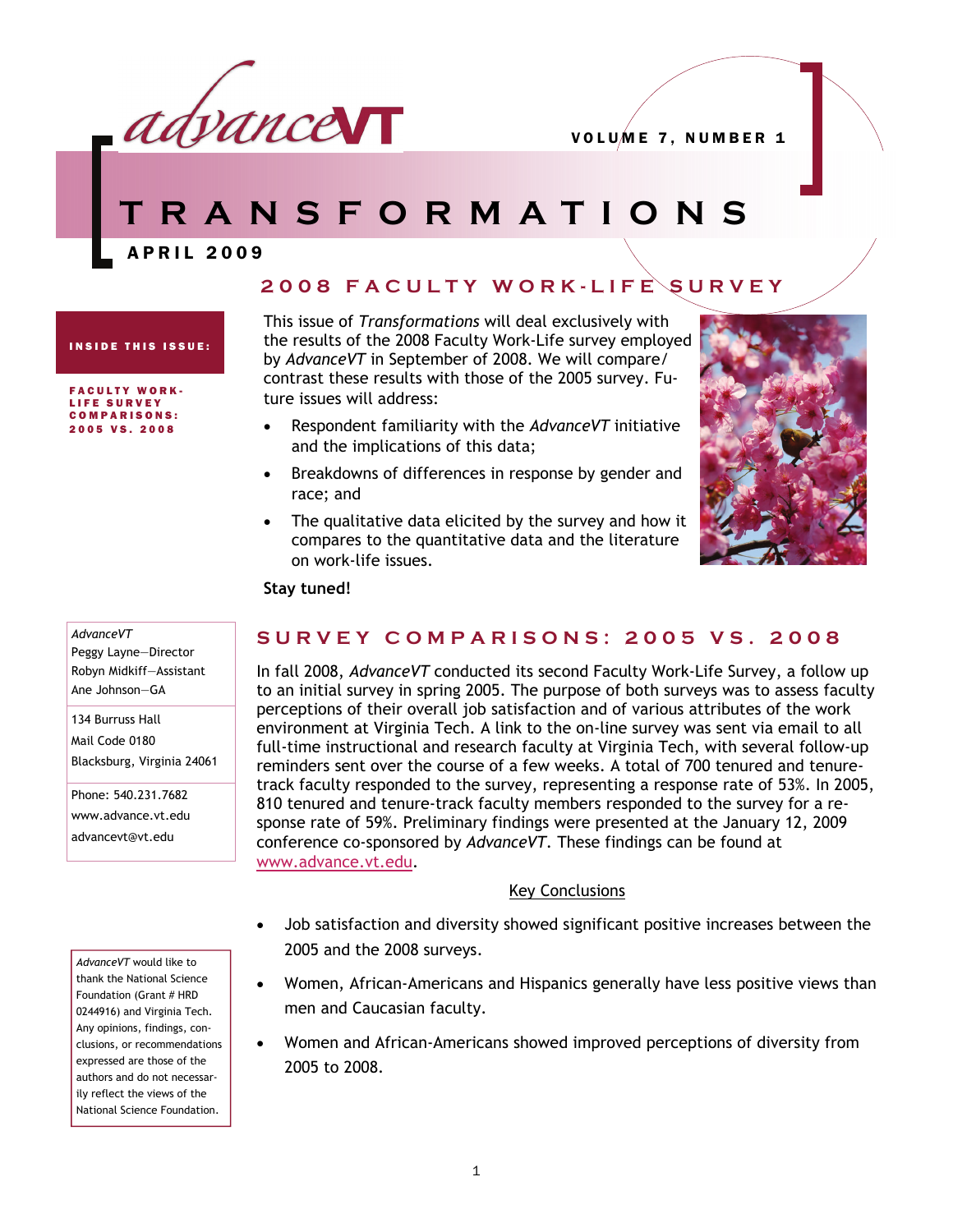# **TRANSFORMATIONS**

# **SURVEY COMPARISONS: 2005 VS. 2008**

Most questions in the survey were answered on a 4-point scale where:

 1=strongly disagree, 2=somewhat disagree, 3=somewhat agree, and 4=strongly agree. Some questions were "reverse written" such that lower ratings are desirable (as opposed to higher ratings); these questions were reverse-coded prior to analysis so that for all items and all scales, higher values are desirable. Mean responses higher than 3.0 reflect positive perceptions ("somewhat agree" and "strongly agree").

Within the Faculty Work-Life Survey, groups of questions are combined to form "scales" representing constructs of interest regarding faculty worklife. Scales are used in order to create more valid and reliable measures of topics of interest compared to using single questions. All scales demonstrated acceptable internal consistency reliability as measured by Cronbach's alpha (i.e., greater than 0.70), which measures the correspondence in responses across the questions in a scale.



**Diversity**: This scale measured respondent perceptions about equity and fair treatment regardless of race, gender, sexual orientation, and disability. Sample items included (out of 9 questions):

- *In general, the Virginia Tech campus is free of intimidation, harassment, and discrimination.*
- *I have read, heard and/or seen insensitive or disparaging comments or materials in the workplace that were offensive to me.*

**Departmental Climate**: This scale measured perceptions of relationships in the work environment. Sample items included (out of 10 questions):

- *I am treated with respect by other faculty members in my department.*
- *My department at Virginia Tech is a good place to work.*

**Job Satisfaction**: This scale measured faculty satisfaction with employment at Virginia Tech. Items included (out of 3 questions):

- *Virginia Tech is a good place to work.*
- *Please indicate your satisfaction with each aspect of your job at Virginia Tech: Your job at VT overall.*

**Departmental Leadership**: This scale attempts to ascertain perceptions regarding the trustworthiness, knowledgeableness, and management effectiveness of leaders at the departmental level. Items included (out of 8 questions):

- *The leadership of my department can be trusted.*
- *Overall, my department is well managed.*

**Work-Life Balance**: The items in this scale were designed to collect data on faculty perceptions of the balance between work and personal life at the university. Items included (out of 12 questions):

- *It is difficult to have a personal life and be promoted or earn tenure at Virginia Tech.*
- *Faculty in my department respect the roles and responsibilities I have outside work.*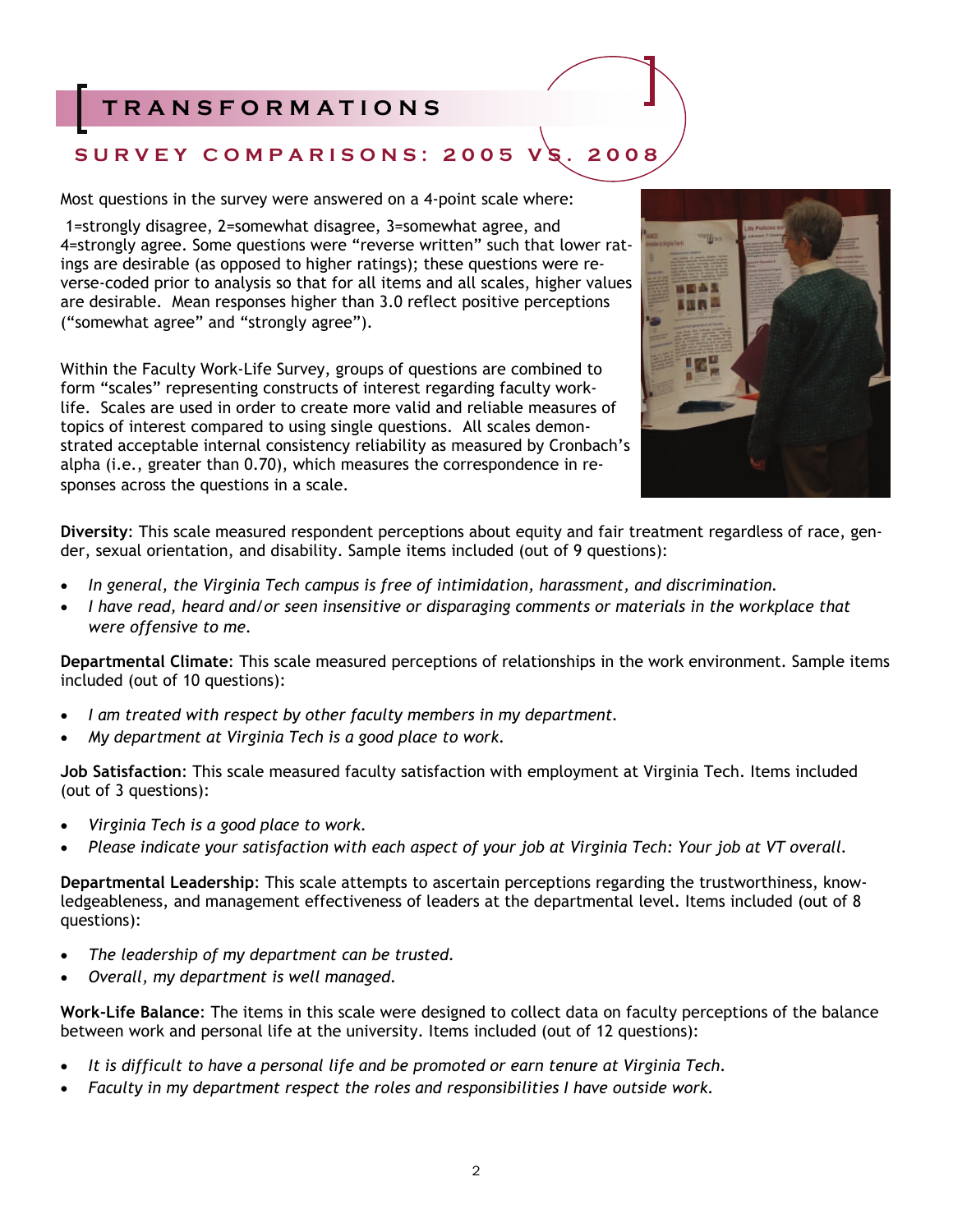

The means displayed are the average response on the scales shown above (cumulative for each item in a scale). Thus the average response for all of the questions on the climate scale in 2008 was 3.20 indicating a high level of agreement with positive statements. The slight change in climate perceptions does not, however, indicate a decrease in climate perception at the university from 2005 to 2008.

In the case of job satisfaction and diversity, there were small and statistically significant differences between the 2005 and 2008 scale means on the two sets of items. It is also important to note that the means for the work-life scale remain low despite the ongoing efforts by *AdvanceVT* and the university to positively impact faculty work-life though policy change and awareness.

The means on the work-life scale were lower than for any of the other scales, both in 2005 and 2008. Means below 3.0 indicate that the majority of respondents did not agree with the items in the scale. Despite multiple *AdvanceVT* initiatives related to work-life issues, including the creation of a Dual-Career Office in 2005 and advances in the options for university-supported child care, results indicate that work-life issues continue to represent a major challenge for many faculty members.



#### 2008 Differences by Gender

This graph underscores one of our key findings— that men and women varied significantly on their average responses to the scales. In all cases, male faculty members displayed more positive attitudes by scale.

Indicates statistically significant difference between male and female responses